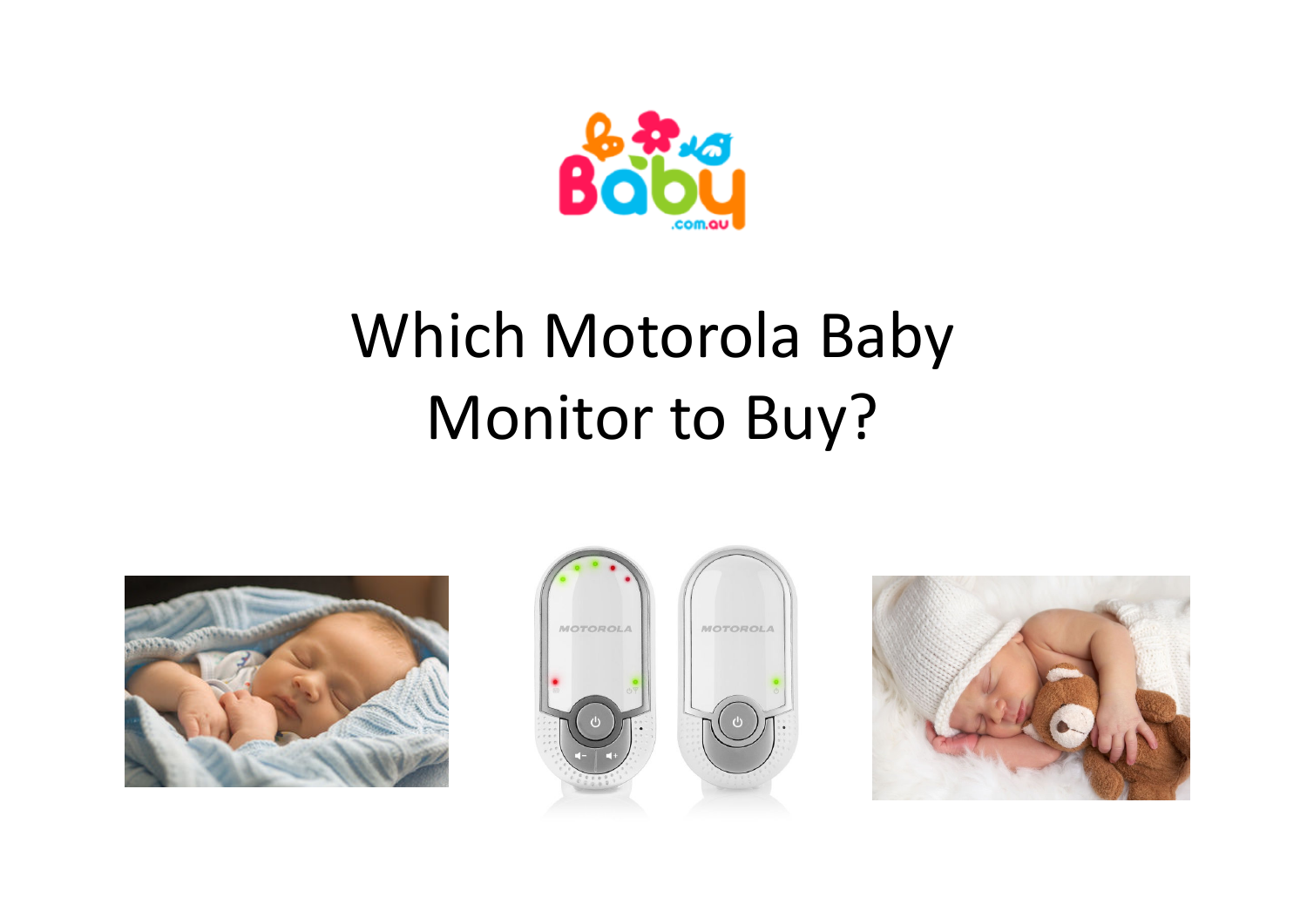## Some Monitor Basics

- Motorola has are two types of baby monitor
	- – $-$  sound only or
	- – $-$  video and sound
- Each monitor has two parts
	- – $-$  the baby unit has the microphone or camera
	- – $-$  the parent unit has a speaker or video screen
- All Motorola monitors we stock have a rechargeable battery in the parent unit and the baby unit plugs into a powerpoint.

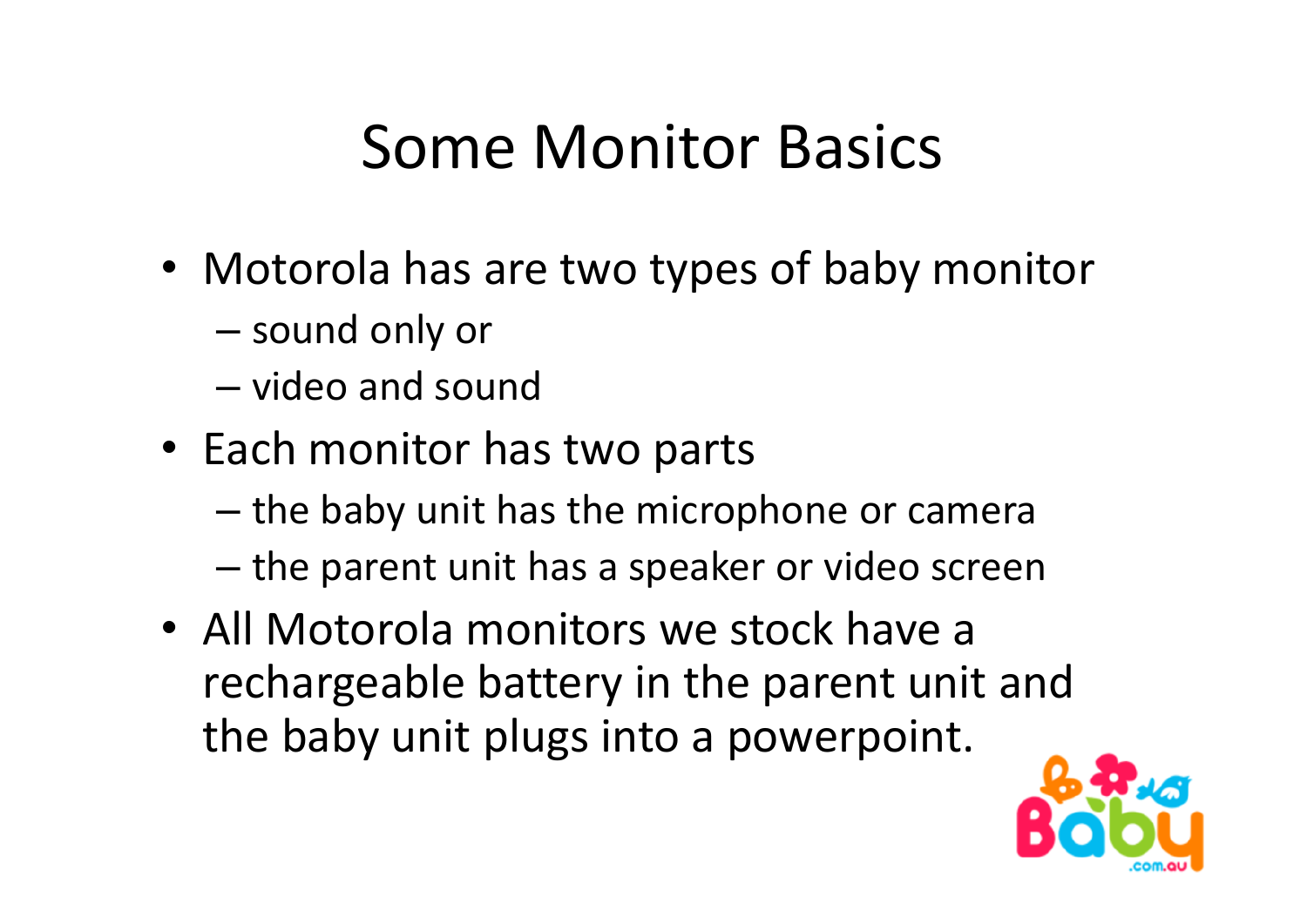## Some features explained

| <b>Feature</b>        | <b>Explained</b>                                                                                            |  |  |
|-----------------------|-------------------------------------------------------------------------------------------------------------|--|--|
| Out of range warning  | Will let you know if you walk too far away from the baby<br>unit to hear the signal from the baby unit      |  |  |
| Battery operated      | Does the parent or baby unit use a built in battery you<br>can recharge or does it plug into a powerpoint   |  |  |
| Two way communication | Can you use the monitor as a walkie talkie to speak back<br>to your baby as well as listen                  |  |  |
| Temperature indicator | Lets you know how warm your baby's room is so you can<br>see the temperature on your parent unit            |  |  |
| Night light           | Turn on a light on the baby's unit remotely. Or maybe<br>turn it on when you leave, then turn it off later. |  |  |
| Lullabies             | Lets you hit a button on the parent unit to play baby a<br>little tune.                                     |  |  |
| Infrared video camera | Infrared video monitors allows the camera<br>to watch your baby in a dark room                              |  |  |

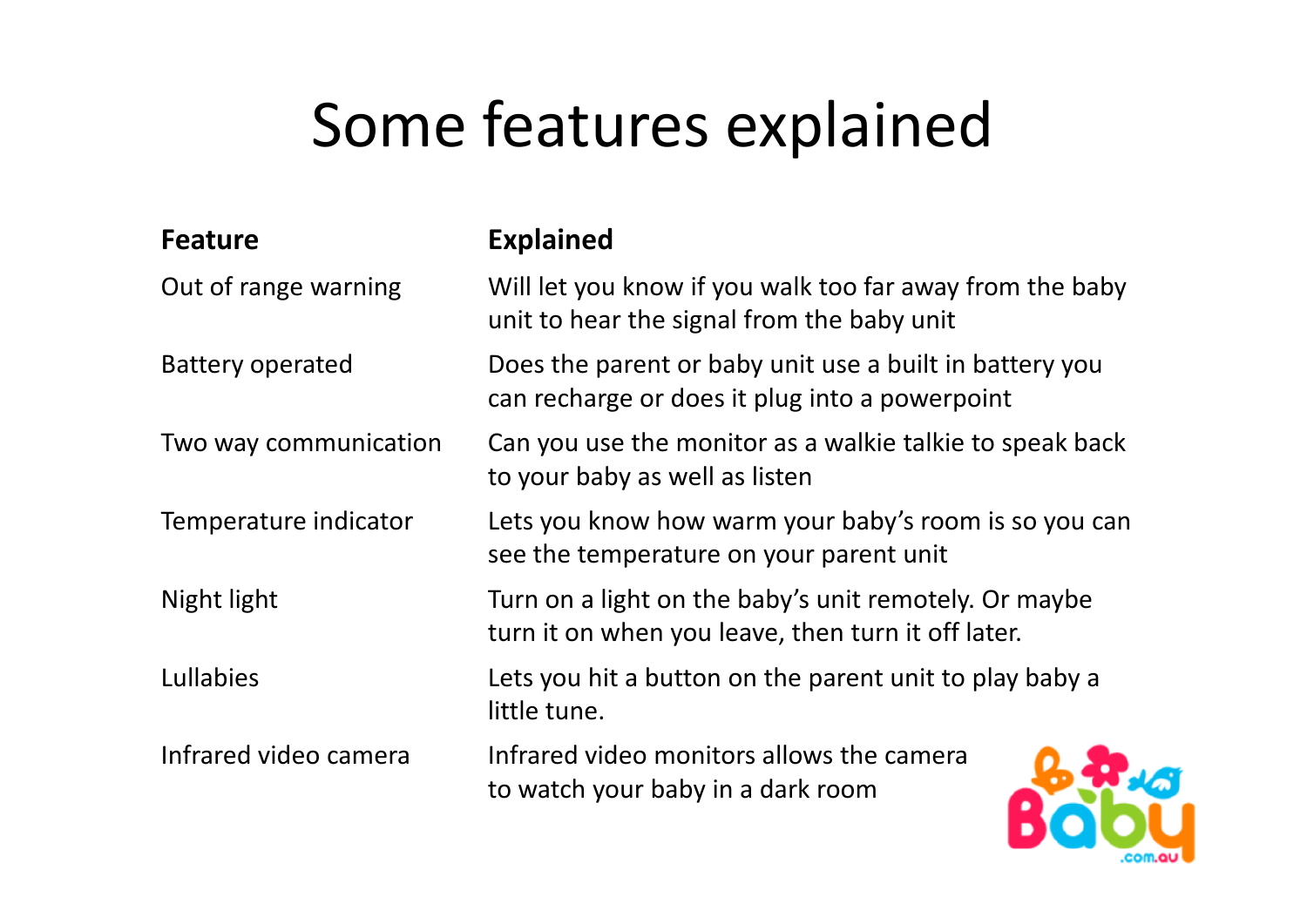### Motorola Sound Monitors



#### **MBP11**

 Motorola's entry level sound monitor, reliable, good range. The parent unit is battery powered and you plug the baby unit into a powerpoint. Sound from baby unit to parent unit only and has an out of range warning.



#### **MBP16**

 Motorola's top of the line sound monitor. Benefits over the MBP11 are

- two way communication
- an LCD display with a better battery indicator
- temperature display
- a nightlight on the baby unit
- 5 built in lullabies to help baby backto sleep

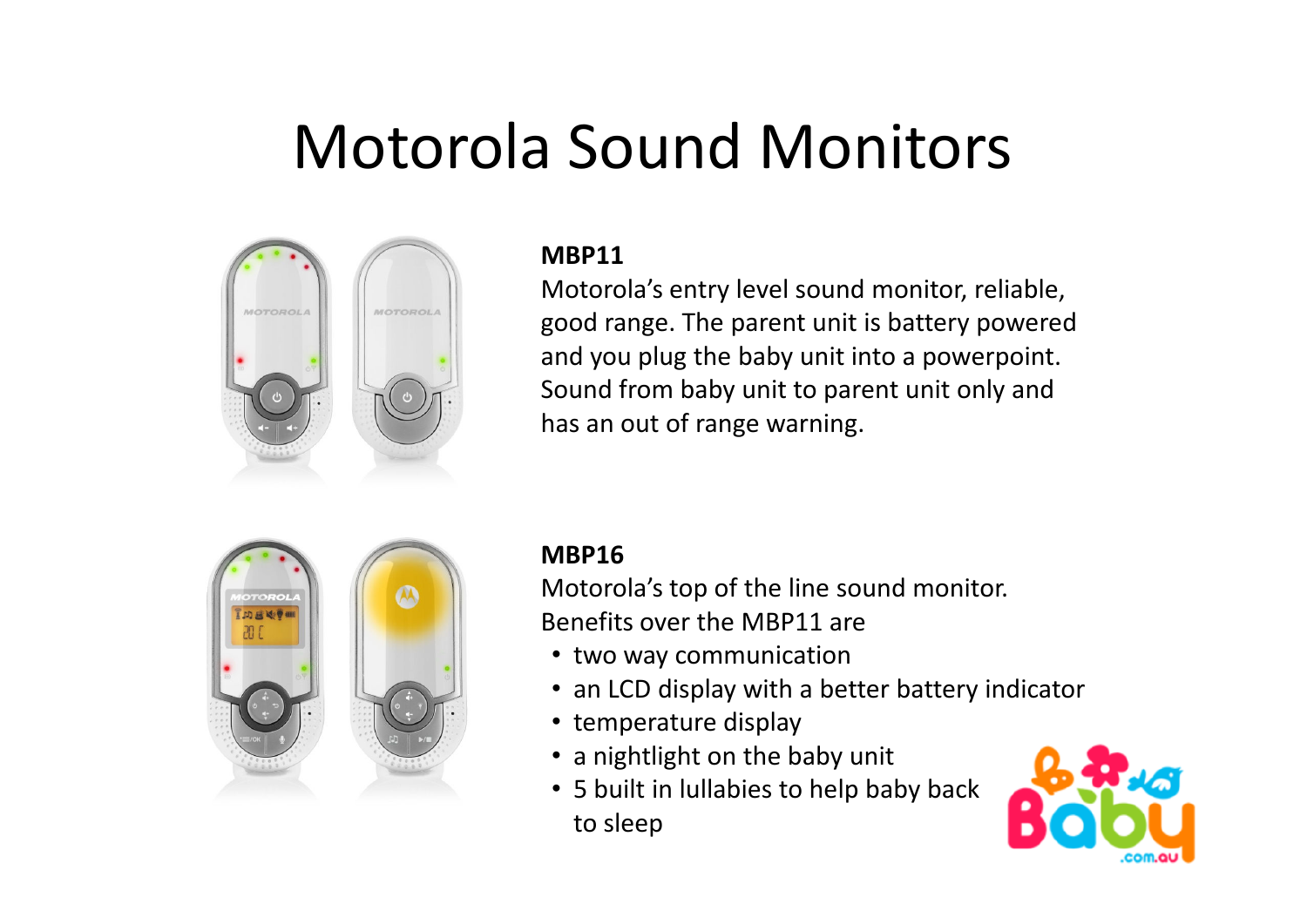### Motorola Video Monitors



#### **MBP28**

 Motorola's standard video monitor with a 4.6cmscreen on the parent unit. The camera has infrared night vision to see in the dark. Also has

- two way sound to talk to baby
- a temperature display
- •3 lullabies
- a timer/alarm and
- an out of range warning

#### **MBP36**



 Motorola's top of the range video monitor. Has a much bigger screen than the MBP28, better battery life, better range and less likely to get any interference. The camera unit can be controlled from the parent unit to point at different things in the room. You can even plug it into a TV (extra cable) if youwant a really big picture!